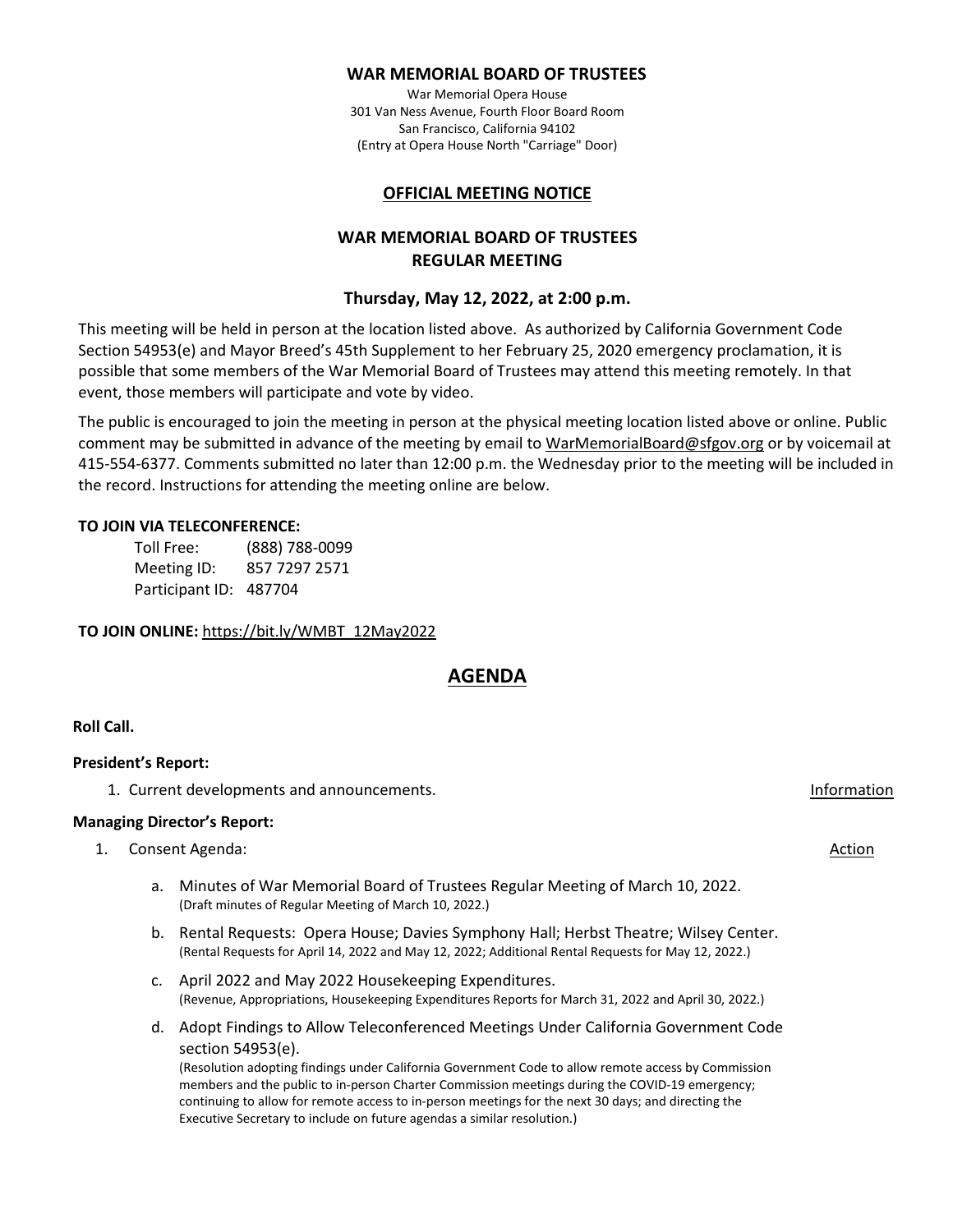/ Discussion

- 2. Director's Report: Managing Director to report on recent activities and make announcements. Information **Committee Reports:** 1. Report from the meeting of the Selection Committee of May 10, 2022. **Public Employee Appointment/Hiring: Assistant Managing Director/Executive Secretary of the Board of Trustees of the San Francisco War Memorial and Performing Arts Center (Deputy Department Head II):** 1. Announcement of intent to hold closed session to consider appointment of Deputy Department Head/Executive Secretary of the Board of Trustees of the War Memorial and Performing Arts Center department pursuant to California Government Code Section 54957(b)(1) and San Francisco Administrative Code Section 67.10(b). 2. Public Comment on all matters pertaining to the closed session. 3. CLOSED SESSION – PUBLIC EMPLOYEE APPOINTMENT/HIRING Title of position to be filled: Assistant Managing Director/Executive Secretary (Deputy Department Head II), San Francisco War Memorial and Performing Arts Center Action Closed Session pursuant to California Government Code Section 54957(b)(1) and San Francisco Administrative Code Section 67.10(b) to review, discuss and take action on the appointment of department head of the War Memorial and Performing Arts Center department. 4. Reconvene in Open Session: a. Vote to elect whether to disclose any or all discussions held in closed session [San Francisco Administrative Code Section 67.12(a)]. Action b. Report on action taken in closed session [Government Code Section 54957.1(a)(5) and San Francisco Administrative Code Section 67.12(b)(4)]. **Good and Welfare:** Opportunity for Trustees to make remarks including special thanks and congratulatory remarks. Information / Discussion **General Public Comment:** Public comment on items within the jurisdiction of the Board Information
- **Adjournment.**

**Note:** There will be an opportunity for public comment on each agenda item.

of Trustees but not on the agenda.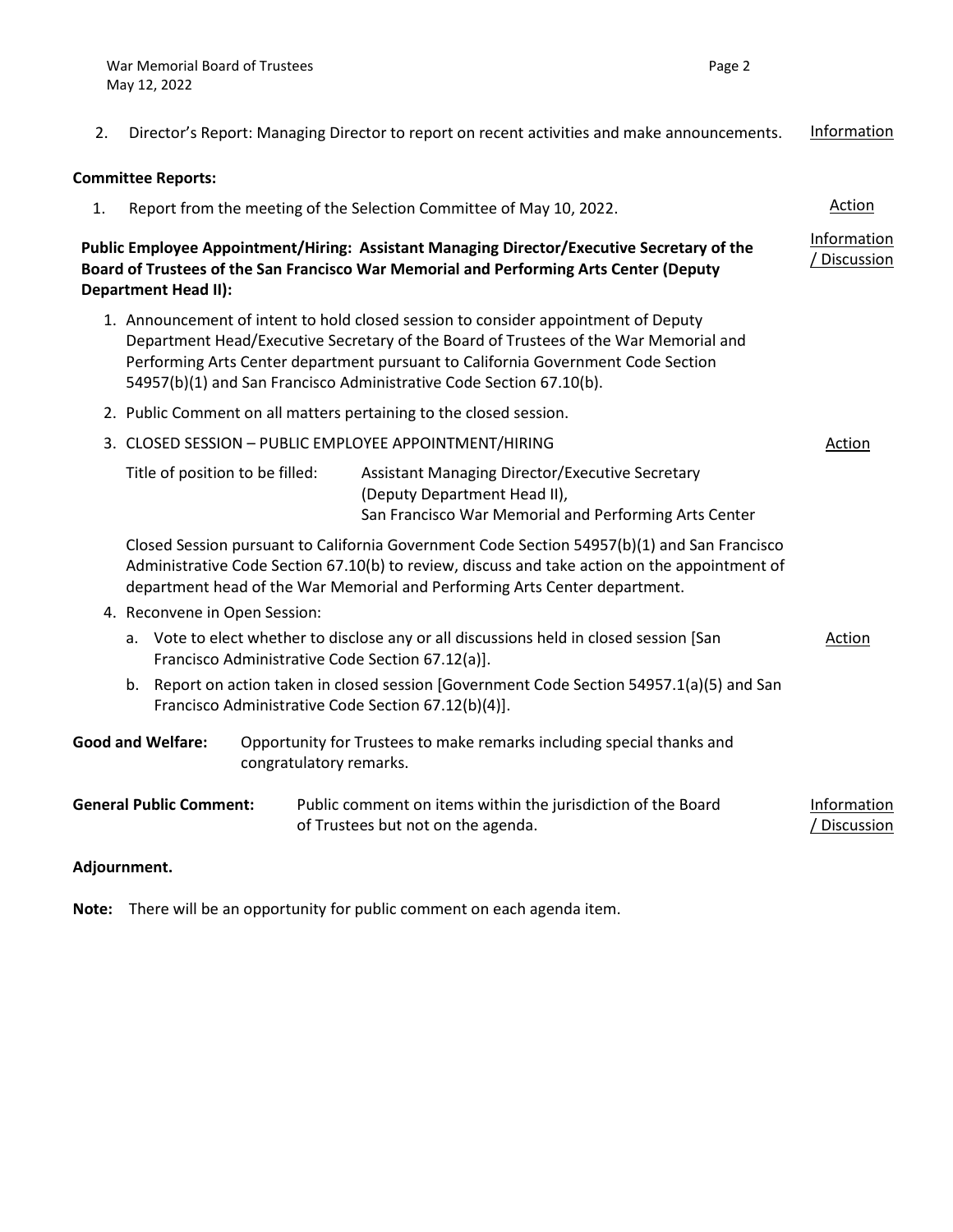# **BOARD OF TRUSTEES DEPARTMENT REPRESENTATIVES**

Thomas E. Horn, President Gorretti Lo Lui, Vice President Sakurako Fisher Stanlee Ray Gatti Judge Quentin L. Kopp (Ret.) Mrs. George R. Moscone Maryam Muduroglu MajGen J. Michael Myatt, USMC (Ret.) Paul F. Pelosi Diane B. Wilsey Brenda Wright

John Caldon, Managing Director

Telephone: (415) 621-6600 FAX: (415) 621-5091

**Interested persons unable to attend this meeting may submit written comments regarding agenda items which will be distributed to Trustees and made part of the official public record.**

Materials accompanying agenda items are available for inspection and copying on our website [sfwarmemorial.org](https://sfwarmemorial.org/) and during regular office hours at the War Memorial office, located at 401 Van Ness Avenue, Suite 110, San Francisco, CA 94102. Any materials distributed to the members of the War Memorial Board of Trustees within 72 hours of the meeting or after the agenda packet has been delivered to the members are available for inspection at the above-mentioned War Memorial office during regular business hours, on our website, or at the meeting.

The ringing and use of cell phones, pagers, and similar sound-producing electronic devices are prohibited at this meeting. The President may order the removal from the meeting room of any person responsible for the ringing or use of a cell phone, pager, or similar sound-producing electronic device.

In order to assist the City's efforts to accommodate persons with severe allergies, environmental illness, multiple chemical sensitivity, or related disabilities, attendees at public meetings are reminded that other attendees may be sensitive to various chemical based products. Please help the City accommodate these individuals.

Individuals and entities that influence or attempt to influence local policy or administrative action may be required by the San Francisco Lobbyist Ordinance [SF Campaign & Governmental Conduct Code §2.100 – 2.160] to register and report lobbying activity. For more information about the Lobbyist Ordinance, please contact the Ethics Commission at 25 Van Ness Avenue, Suite 220, San Francisco, CA 94102, telephone (415) 252-3100; fax (415) 252-3112; e-mail [ethics.commission@sfgov.org](mailto:ethics.commission@sfgov.org) and web site sfethics.org.

#### **ACCESSIBLE MEETING POLICY**

Per the Americans with Disabilities Act and the Language Access Ordinance, Chinese, Spanish, and/or American Sign Language interpreters will be available upon request. Additionally, every effort will be made to provide a sound enhancement system, meeting materials in alternative formats, and/or a reader. Requesting accommodations at least 72 hours in advance will help ensure availability. Minutes may be translated after they have been adopted by the Board. For all these requests, please contact the War Memorial Office at least 72 hours before the meeting at 415/621-6600. Late requests will be honored if possible. The hearing room is wheelchair accessible.

Según lo exige la Ley sobre Estadounidenses con Discapacidades (Americans with Disabilities Act) y la Ordenanza de Acceso a Idiomas (Language Access Ordinance), los servicios de interpretación en chino, español y para el lenguaje de signos estarán disponibles a petición. Además, se hará todo el esfuerzo posible para tener disponible un sistema de sonido adecuado, los materiales de la reunión en formatos alternativos y un lector. Solicite las acomodaciones por lo menos 72 horas por adelantado para asegurar su disponibilidad. Las minutas se pueden traducir tras la aprobación de la Comisión. Para pedir estos servicios, comuníquese con la administración de War Memorial, por lo menos 72 horas antes de la reunión, llamando al (415) 621-6600. Las solicitudes tardías serán consideradas de ser posible. La sala de audiencias es accesible a sillas de ruedas.

根 據《美 國 殘 疾 人 士 法 案 》(Americans with Disabilities Act)和《語言 服 務 條 例 》(Language Access Ordinance),中文、西班牙語,和/ 或 美 國 手 語 傳 譯 員 在 收 到 要 求 後 將 會 提 供 傳 譯 服 務。 另 外, 我 們 將 盡 力 提 供 擴 音 設 備, 同 時 也 將 會 提 供 不 同 格 式 的 會 議 資 料, 和/或 提 供 閱 讀 器。此 外 翻 譯 版 本 的 會 議 記 錄 可 在 委 員 會 通 過 後 提 供。上述 的 要 求, 請 於 會 議 前 最 少 72 小 時 致 電 415/621-6600 向 War Memorial 辦 公室 提 出。 提前至少72小時作出調適請求, 有助於確保獲取到該服務。 逾 期 提 出 的 請 求, 若 可 能 的 話, 亦 會 被 考 慮 接 納。 聽 證 室 設 有 輪 椅 通 道。